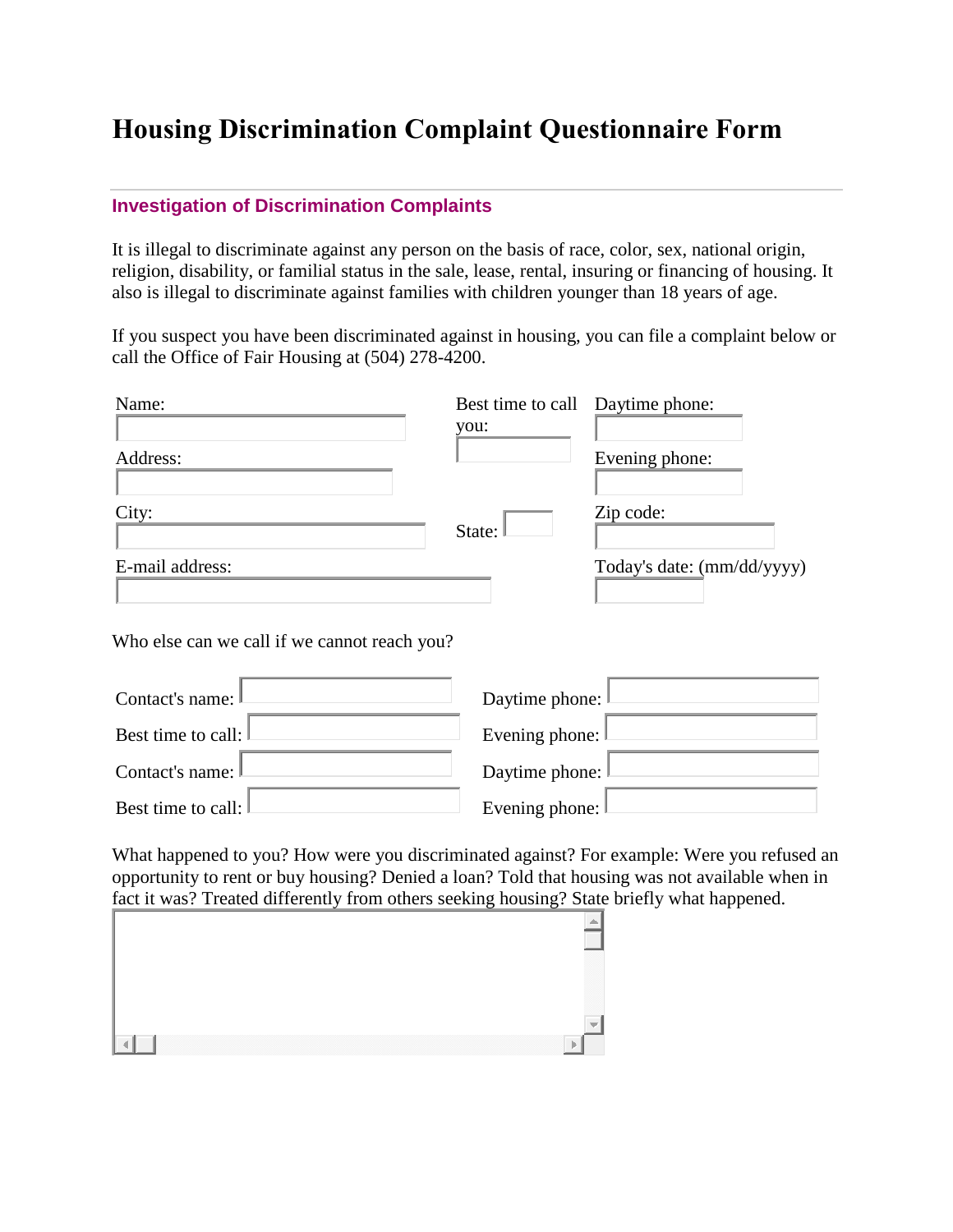Why do you believe you are being discriminated against? It is a violation of the law to deny you your housing rights for any of the following reasons: **race, color, religion, sex, national origin, familial status (families with children under 18), or disability.** For example: were you denied housing because of your race? Were you denied a mortgage loan because of your religion? Turned down for an apartment because you have children? Were you harassed because you assisted someone in obtaining their fair housing rights? Briefly explain why you think your housing rights were denied because of any of the factors listed above.

| --0 |  |   |
|-----|--|---|
|     |  |   |
|     |  |   |
|     |  |   |
|     |  | æ |
|     |  |   |
|     |  |   |
|     |  |   |
|     |  | в |

Who do you believe discriminated against you? Was it a landlord, apartment manager, owner, bank, real estate agent, broker, company or organization?

| Name:              |                     |                        |  |
|--------------------|---------------------|------------------------|--|
| Title/Position: L  |                     |                        |  |
| Address: I         |                     |                        |  |
| City: $\mathbb{I}$ | State: $\mathbb{L}$ | Zip code: $\mathbb{I}$ |  |

Where did the alleged act of discrimination occur? Provide the address and indicate the type of facility/dwelling. Was it at a rental unit? Single family home? Public or assisted housing? A mobile home? The rental office of an apartment complex? Did it occur at a bank or other lending institution?

| Type:                                                         |                     |           |
|---------------------------------------------------------------|---------------------|-----------|
| Address:                                                      |                     |           |
| City:                                                         | State: $\mathbb{L}$ | Zip code: |
| When did the last act of discrimination occur?                |                     |           |
| Enter the date (mm/dd/yyyy)                                   |                     |           |
| Is the alleged discrimination ongoing? $\circ$ Yes $\circ$ No |                     |           |